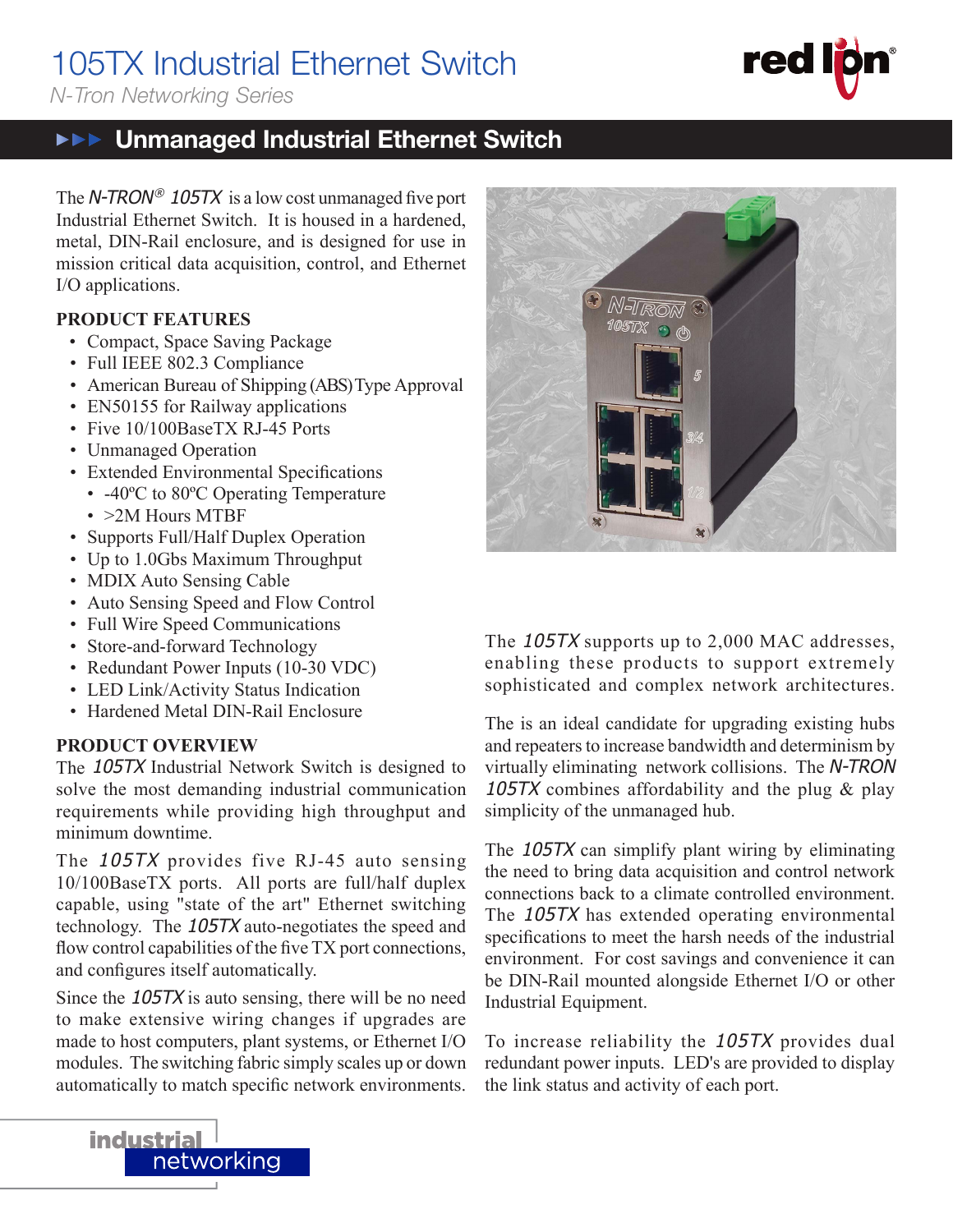### **105TX SPECIFICATIONS 105TX SPECIFICATIONS**

#### **Case Dimensions Case Dimensions**

| Height:   | 2.9"             | (7.3cm)             |
|-----------|------------------|---------------------|
| Width:    | 1.5"             | $(3.8 \text{ cm})$  |
| Depth:    | 3.6"             | $(9 \text{ cm})$    |
| Weight:   | $0.6$ lbs.       | $(0.28 \text{ kg})$ |
| DIN-Rail: | 35 <sub>mm</sub> |                     |
|           |                  |                     |

#### **Electrical Electrical**

Input Voltage: 10-30 VDC Input Voltage: 10-30 VDC Steady Input Current: 215mA@24V Steady Input Current: 215mA@24V Inrush: 7.8Amp/0.7ms@24V Inrush: 7.8Amp/0.7ms@24V

#### **Environmental Environmental**

Operating Temperature: -40° Storage Temperature: 40° Operating Humidity: 10% to 95% Operating Humidity: 10% to 95%

 $C$  to 80 $\degree C$  $C$  to 85 $\degree$ C (Non Condensing) (Non Condensing)

Operating Altitude: 0 to 10,000 ft. Operating Altitude: 0 to 10,000 ft.

#### **Shock and Vibration (bulkhead mounted) Shock and Vibration (bulkhead mounted)**

| Shock:             | 200g @ 10ms            |
|--------------------|------------------------|
| Vibration/Seismic: | 50g, 5-200Hz, Triaxial |

# **Reliablity Reliablity**

MTBF: >2 Million Hours MTBF: >2 Million Hours

**Network Media Network Media** 10BaseT:  $>$ Cat3 Cable 100BaseTX: >Cat5 Cable 100BaseTX: >Cat5 Cable

#### **Connectors Connectors**

10/100BaseTX: Five (5) RJ-45 TX 10/100BaseTX: Five (5) RJ-45 TX Copper Ports Copper Ports

#### **Recommended Wiring Clearance Recommended Wiring Clearance**

| Front: | 2" (5.08 cm) |  |
|--------|--------------|--|
| Top:   | 1" (2.54 cm) |  |

### **Ordering Information Ordering Information**

| 105TX       | Five 10/100BaseTX Ports           |
|-------------|-----------------------------------|
| NTPS-24-1.3 | DIN-Rail Power Supply 24V@1.3 Amp |
| 100-MDR-1   | Metal Din Rail Option*            |

 $^*$  MDR option must be specified with switch order - not field upgradable

## **BENEFITS BENEFITS**

#### **Industrial Network Switch Industrial Network Switch**

- Compact Size / Small Footprint Compact Size / Small Footprint
- Extended Environmental Specifications
- Hardened Metal DIN-Rail Enclosure Hardened Metal DIN-Rail Enclosure
- High Performance High Performance
- High MTBF >2M Hours • High MTBF >2M Hours
- ESD Protection Diodes on RJ-45 Ports ESD Protection Diodes on RJ-45 Ports
- Surge Protection Diodes on Power Inputs Surge Protection Diodes on Power Inputs

#### **Ease of Use Ease of Use**

- Plug & Play Operation Plug & Play Operation
- Auto Sensing 10/100BaseTX Auto Sensing 10/100BaseTX
- Auto Negotiation Full/Half Duplex • Auto Negotiation Full/Half Duplex
- MDIX Auto Cable Sensing MDIX Auto Cable Sensing
- Unmanaged Operation Unmanaged Operation

#### **Increased Performance Increased Performance**

- Full Wire Speed Capable Full Wire Speed Capable
- Full Duplex Capable Full Duplex Capable
- Eliminates Network Collisions Eliminates Network Collisions
- Increases Network Determinism Increases Network Determinism

#### **Regulatory Approvals Regulatory Approvals**

*FCC Title 47 Part 15 Class A; ICES-003- Class A FCC Title 47 Part 15 Class A; ICES-003- Class A CE: EN61000-6-2,4; EN61000-4-2,3,4,5,6; EN55011 CE: EN61000-6-2,4; EN61000-4-2,3,4,5,6; EN55011 UL Listed (US and Canada) per ANSI/ISA-12.12.01-2007, UL Listed (US and Canada) per ANSI/ISA-12.12.01-2007, Class I, Div 2, Groups A,B,C,D,T4A Class I, Div 2, Groups A,B,C,D,T4A GOST-R Certifi ed GOST-R Certifi ed ABS Type Approval for Shipboard Applications ABS Type Approval for Shipboard Applications DNV Type Approval Certifi cation DNV Type Approval Certifi cation*

*EN50155 for Railway Applications EN50155 for Railway Applications RoHS Compliant RoHS Compliant*

Designed to comply with: Designed to comply with: *IEEE 1613 for Electric Utility Substations IEEE 1613 for Electric Utility Substations NEMA TS1/TS2 for Traffi c Control Equipment NEMA TS1/TS2 for Traffi c Control Equipment*